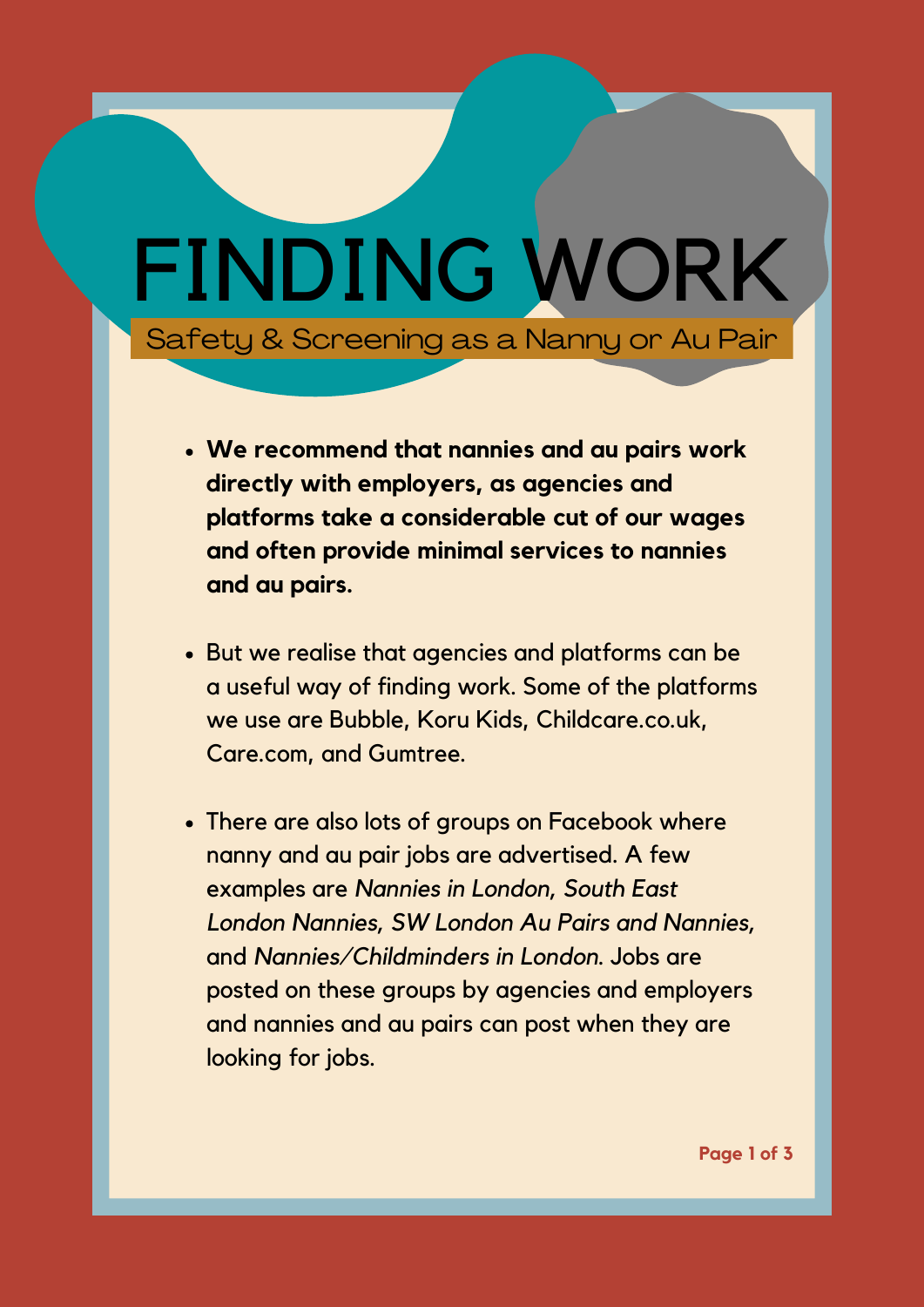## **Topics to cover with potential employers**

**However you come into contact with a potential employer, there are some important topics you should cover before you accept the job. Once you have agreed on these issues, it is a good idea to get your agreement in writing. This helps if you have any later disagreements with your employer. Many of these topics are covered in more detail in the next section on employment rights.**

- Hours: agree with your employer in advance how many hours they will expect you to work per week
- Holiday Pay: make sure your employer knows that you are entitled to paid holiday
- Sick Pay: make sure your employer knows the requirements for statutory sick pay, and ideally agree contractual contractual sick pay, e.g., your employer will still pay you in full for days you take off sick
- Late Cancellations and Flexibility: agree a late cancellations policy, for example, if your employer cancels a shift with less than 48 hours notice, you should still be paid for the cancelled shift. If your employer expects you to be available or on call for certain hours or days, then they should pay you for that time, even if you don't end up working
- Notice Period: confirm how many weeks' notice your employer needs to give you if they wish to end your employment and how many weeks' notice you need to give if you want to resign
- Duties: make sure you cover what duties your employer expects, for example, would they like you to do any housework in addition to childcare, and how will they pay you for this extra work?
- Self-isolation (COVID): cover what will happen if either you or your employer are required to self-isolate as a result of COVID
- Pay review: most employees receive pay reviews and increases every year. Ask your employer to include a regular pay review so that you have the opportunity to ask for increased pay

**Page 2 of 3**